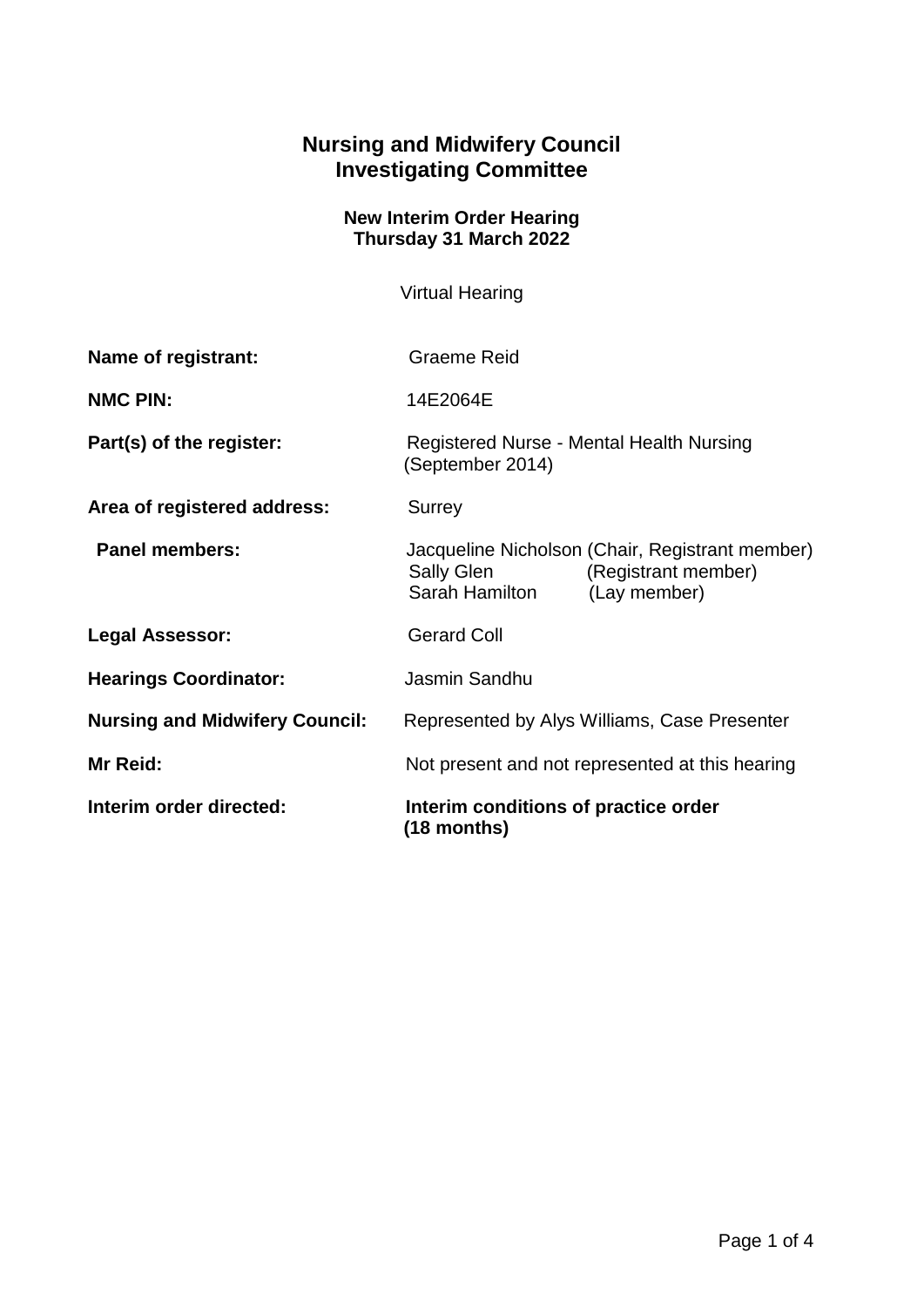## **Decision and reasons on interim order**

The panel decided to make an interim conditions of practice order for a period of 18 months.

The panel determined that the following conditions are proportionate and appropriate:

For the purposes of these conditions, 'employment' and 'work' mean any paid or unpaid post in a nursing, midwifery or nursing associate role. Also, 'course of study' and 'course' mean any course of educational study connected to nursing, midwifery or nursing associates.

- 1. You must restrict your nursing practice to South West London St George's Mental Health Trust.
- 2. You must not carry out any work which requires you to provide clinical care to patients under 18 years old, either directly or indirectly.
- 3. You must keep the NMC informed about anywhere you are working by:
	- a) Telling your case officer within seven days of accepting or leaving any employment.
	- b) Giving your case officer your employer's contact details.
- 4. You must keep the NMC informed about anywhere you are studying by:
	- a) Telling your case officer within seven days of accepting any course of study.
	- b) Giving your case officer the name and contact details of the organisation offering that course of study.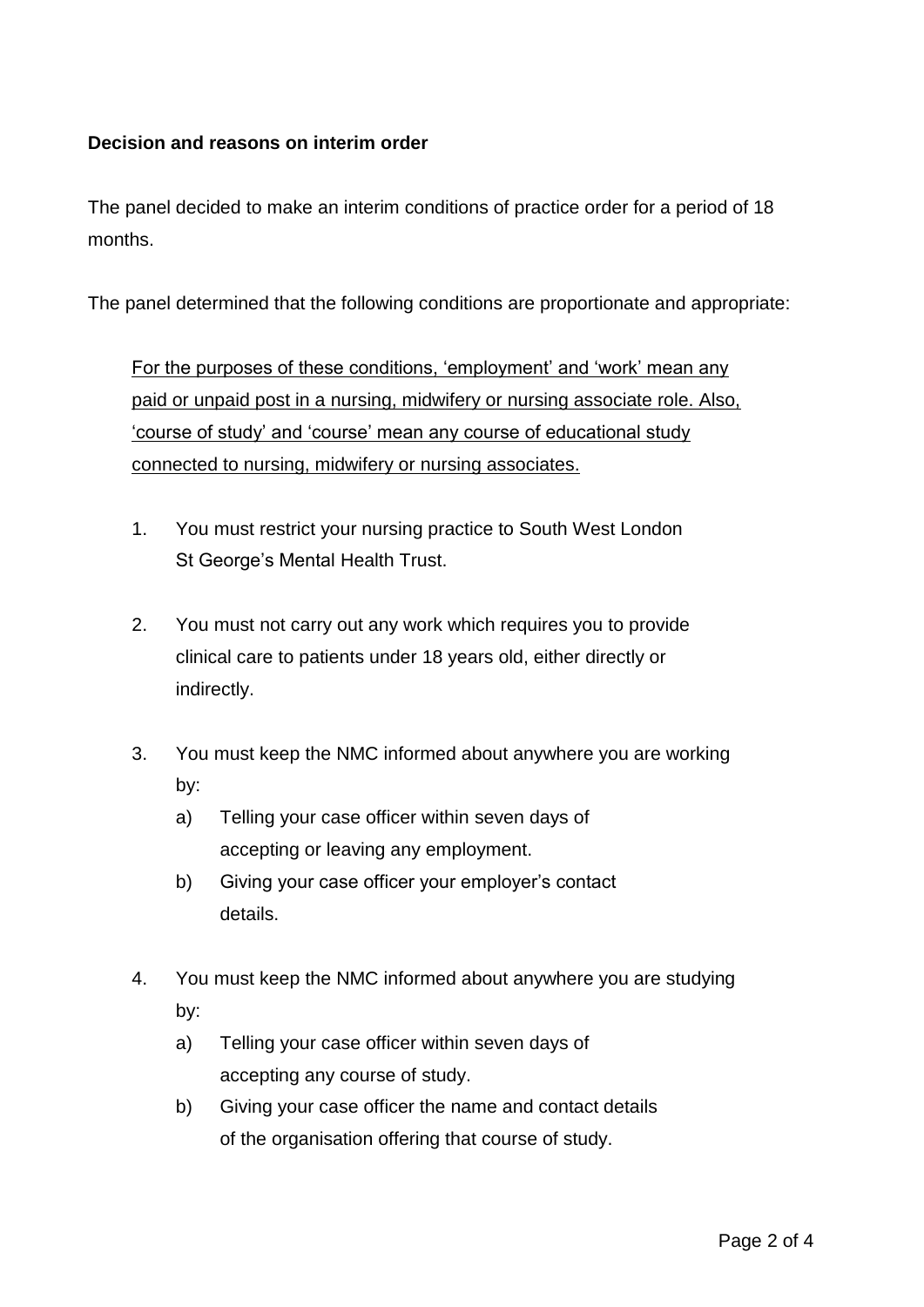- 5. You must immediately give a copy of these conditions to:
	- a) Your current employer.
	- b) Any establishment you apply to (at the time of application), or with which you are already enrolled, for a course of study.
- 6. You must tell your case officer, within seven days of your becoming aware of:
	- a) Any clinical incident you are involved in.
	- b) Any investigation started against you.
	- c) Any disciplinary proceedings taken against you.
- 7. You must allow your case officer to share, as necessary, details about your performance, your compliance with and / or progress under these conditions with:
	- a) Your current employer.
	- b) Any educational establishment.
	- *c)* Any other person(s) involved in your retraining and/or supervision required by these conditions

Unless Mr Reid's case has already been concluded, this interim order must be reviewed before the end of the next six months and every six months thereafter. Additionally, Mr Reid or the NMC may ask for the interim order to be reviewed if any new evidence becomes available that may be relevant to the interim order.

Where there has been a material change of circumstances that might mean that the order should be revoked or replaced, or there has been a request for an early review, a panel will review the interim order at a hearing which Mr Reid will be invited to attend in person, send a representative on Mr Reid's behalf or submit written representations for the panel to consider. At any such review hearing the panel may revoke the interim order, it may confirm the interim conditions of practice order, or it may replace it with an interim suspension order.